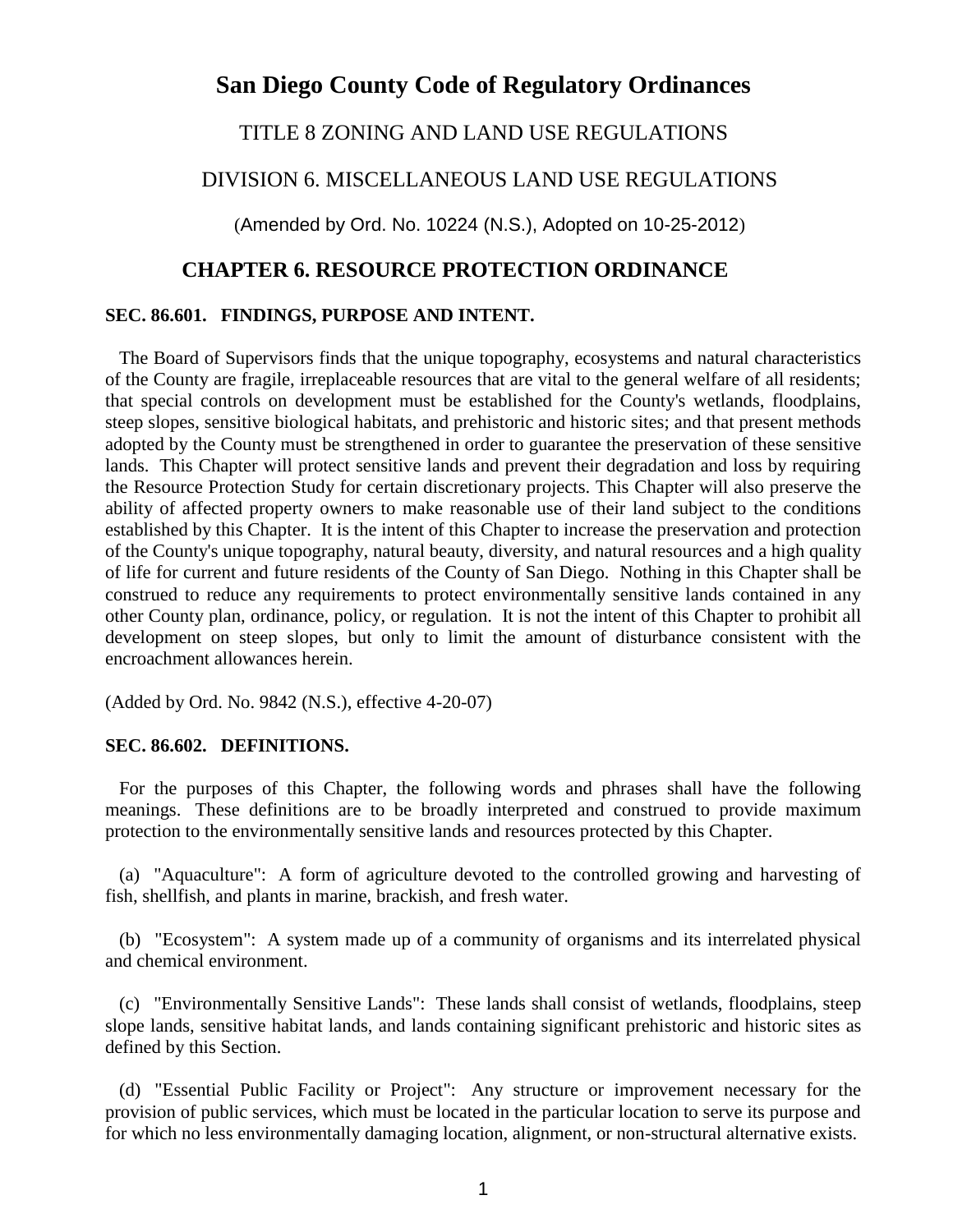(e) "Feasible": Capable of being accomplished in a successful manner within a reasonable period of time, taking into account economic, environmental, and technological factors. Infeasibility must be supported by substantial evidence developed through a good faith effort to investigate alternatives that would result in less adverse impacts. A substantial modification to the configuration of a development, or reduction in density or intensity, would not be considered infeasible unless supported by the above factors.

 (f) "Filed": For the purposes of this Chapter, an application is "filed" on the date that a complete and pending application is filed with the County of San Diego and the required fees paid therefore, as follows:

 (1) For projects served by public sewer, upon the filing of the application with the agency authorized to grant the ultimate permit or approval; or

 (2) For projects not served by public sewers, upon the filing of the application for review by the Department of Health Services; provided, that within 180 days of said filing, an application for the ultimate permit or approval is filed.

 (g) "Fill": Any material or substance which is deposited, pushed, dumped, pulled, or otherwise transported or moved to a new location for the purpose of elevating an area above the floodplain. Examples of fill materials include but are not limited to earth, excavated or dredged materials, sand, gravel, rock, asphalt, refuse and concrete rubble.

 (h) "Floodplain": The relatively flat area of low lands adjoining and including the channel of a river, stream watercourse, bay, or other body of water which is subject to inundation by the flood waters of the 100 year frequency flood as shown on floodplain maps approved by the Board of Supervisors.

(i) "Floodplain Fringe": The area within the floodplain that is not in the floodway.

 (j) "Floodway": All land, as determined by the Director of Public Works, which meets the following criteria:

 (1) The floodway shall include all areas necessary to pass the 100 year flood without increasing the water surface elevation more than 1 foot (or, in the case of San Luis Rey River, San Dieguito River, San Diego River, Sweetwater River, and Otay River, upon adoption by the Board of Supervisors of revised floodplain maps which so specify, the increase shall be no more than 2/10ths of 1 foot).

 (2) The floodway shall include all land area necessary to convey a ten-year flood without structural improvements.

 (3) To avoid creating erosion and the need for channelization, rip-rap or concrete lining, the floodway will not be further reduced in width when the velocity at the floodway boundary is six feet per second or greater.

 (4) Floodways are determined by removing equal conveyance (capacity for passing flood flow) from each side unless another criterion controls.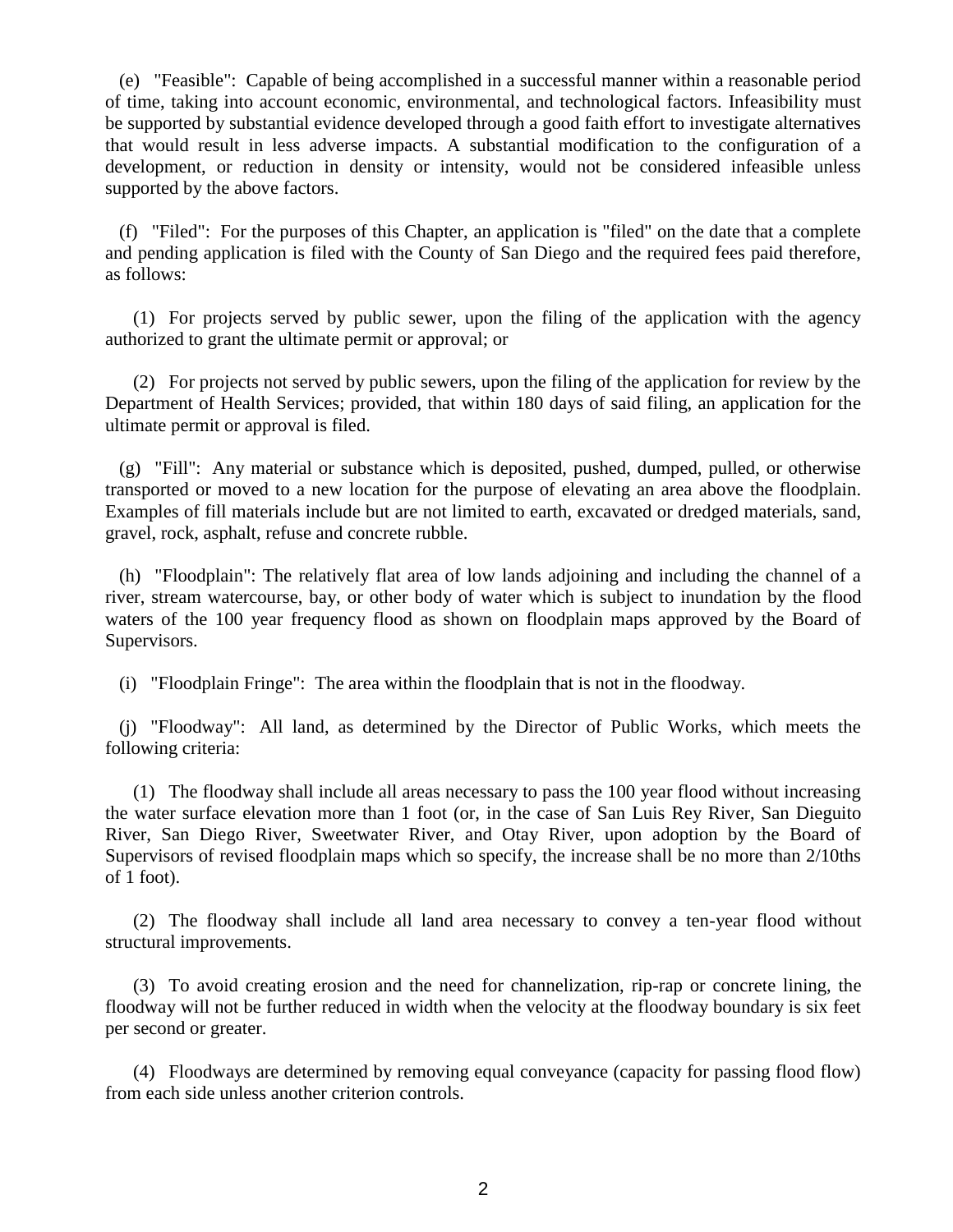(k) "Mature Riparian Woodland": A grouping of sycamores, cottonwoods, willows and/or oak trees having substantial biological value, where at least ten of the trees have a diameter of six inches or greater.

 (l) "Native Vegetation": Vegetation composed of plants which originated, developed, or were produced naturally in the San Diego region and were not introduced directly or indirectly by humans. Native vegetation may be found in but is not limited to marshes, native grasslands, coastal/inland sage scrub, woodlands, and forests.

 (m) "Riparian Habitat": An environment associated with the banks and other land adjacent to freshwater bodies, rivers, streams, creeks, estuaries, and other surface-emergent aquifers (such as springs, seeps, and oases). Riparian habitat is characterized by plant and animal communities which require high soil moisture conditions maintained by transported freshwater in excess of that otherwise available through local precipitation.

 (n) "Sensitive Habitat Lands": Land which supports unique vegetation communities, or the habitats of rare or endangered species or sub-species of animals or plants as defined by Section 15380 of the State California Environmental Quality Act (CEQA) Guidelines (14 Cal. Admin. Code Section 15000 et seq.), including the area which is necessary to support a viable population of any of the above species in perpetuity, or which is critical to the proper functioning of a balanced natural ecosystem or which serves as a functioning wildlife corridor.

"Unique vegetation community" refers to associations of plant species which are rare or substantially depleted. These may contain rare or endangered species, but other species may be included because they are unusual or limited due to a number of factors, for example: (a) they are only found in the San Diego region; (b) they are a local representative of a species or association of species not generally found in San Diego County; or (c) they are outstanding examples of the community type as identified by the California Department of Fish and Game listing of community associations.

 (o) "Significant Prehistoric or Historic Sites": Sites that provide information regarding important scientific research questions about prehistoric or historic activities that have scientific, religious, or other ethnic value of local, regional, State, or Federal importance. Such locations shall include, but not be limited to:

 (1) Any prehistoric or historic district, site, interrelated collection of features or artifacts, building, structure, or object either:

 (aa) Formally determined eligible or listed in the National Register of Historic Places by the Keeper of the National Register; or

 (bb) To which the Historic Resource ("H" Designator) Special Area Regulations have been applied; or

 (2) One-of-a-kind, locally unique, or regionally unique cultural resources which contain a significant volume and range of data and materials; and

(3) Any location of past or current sacred religious or ceremonial observances which is either: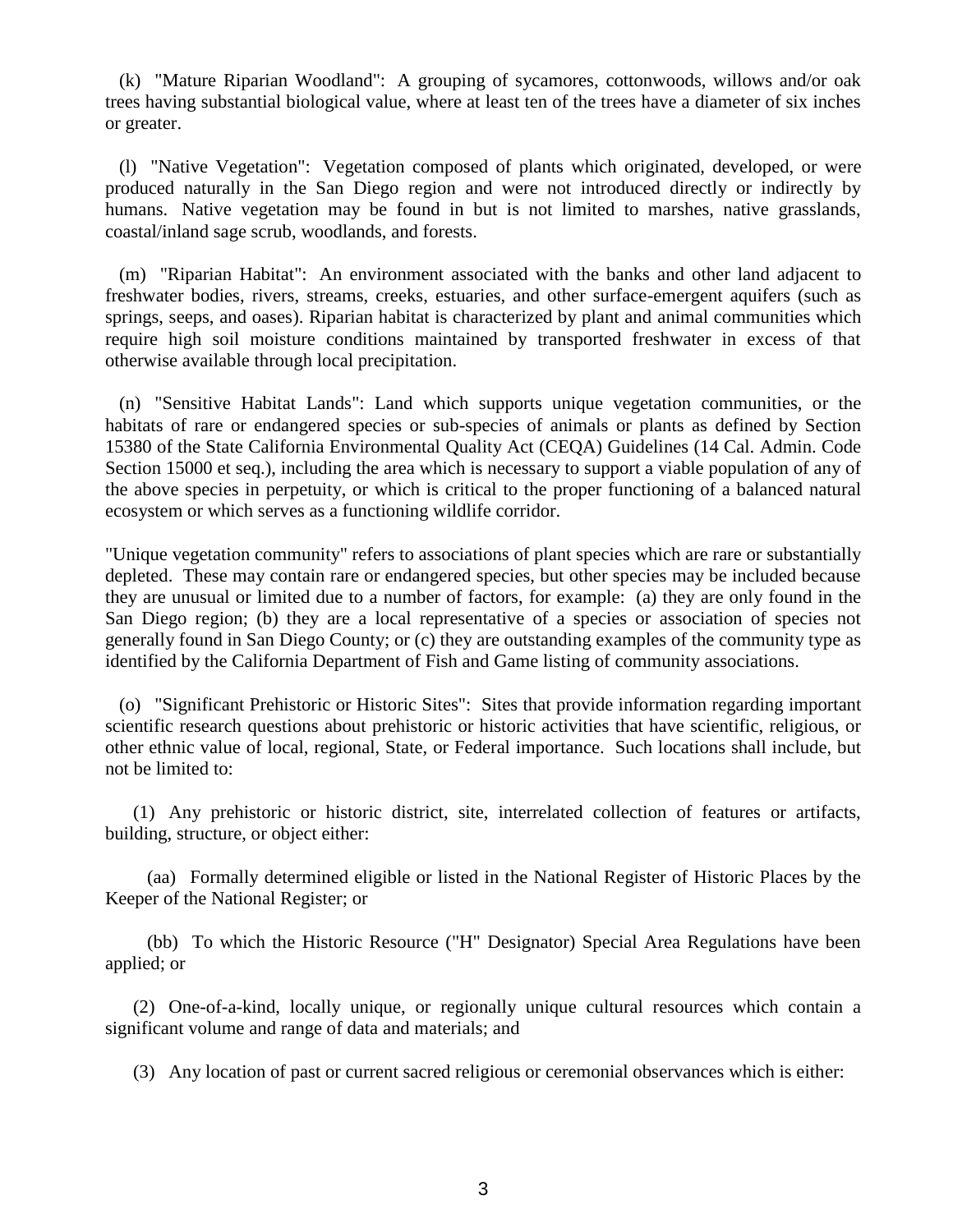(aa) Protected under Public Law 95-341, the American Indian Religious Freedom Act or Public Resources Code Section 5097.9, such as burial(s), pictographs, petroglyphs, solstice observatory sites, sacred shrines, religious ground figures, or

 (bb) Other formally designated and recognized sites which are of ritual, ceremonial, or sacred value to any prehistoric or historic ethnic group.

 (p) "Steep Slope Lands": All lands having a slope with natural gradient of 25% or greater and a minimum rise of 50 feet, unless said land has been substantially disturbed by previous legal grading. The minimum rise shall be measured vertically from the toe of slope to the top of slope within the project boundary.

(q) "Wetland":

(1) Lands having one or more of the following attributes are "wetlands":

 (aa) At least periodically, the land supports a predominance of hydrophytes (plants whose habitat is water or very wet places);

(bb) The substratum is predominantly undrained hydric soil; or

 (cc) An ephemeral or perennial stream is present, whose substratum is predominately non-soil and such lands contribute substantially to the biological functions or values of wetlands in the drainage system.

(2) Notwithstanding paragraph (1) above, the following shall not be considered "Wetlands":

 (aa) Lands which have attribute(s) specified in paragraph (1) solely due to man-made structures (e.g., culverts, ditches, road crossings, or agricultural ponds), provided that the Director of Planning and Development Services determines that they:

(i) Have negligible biological function or value as wetlands;

(ii) Are small and geographically isolated from other wetland systems;

(iii) Are not vernal pools; and,

 (iv) Do not have substantial or locally important populations of wetland dependent sensitive species.

 (bb) Lands that have been degraded by past legal land disturbance activities, to the point that they meet the following criteria as determined by the Director of Planning and Development Services:

 (i) Have negligible biological function or value as wetlands even if restored to the extent feasible; and,

 (ii) Do not have substantial or locally important populations of wetland dependent sensitive species.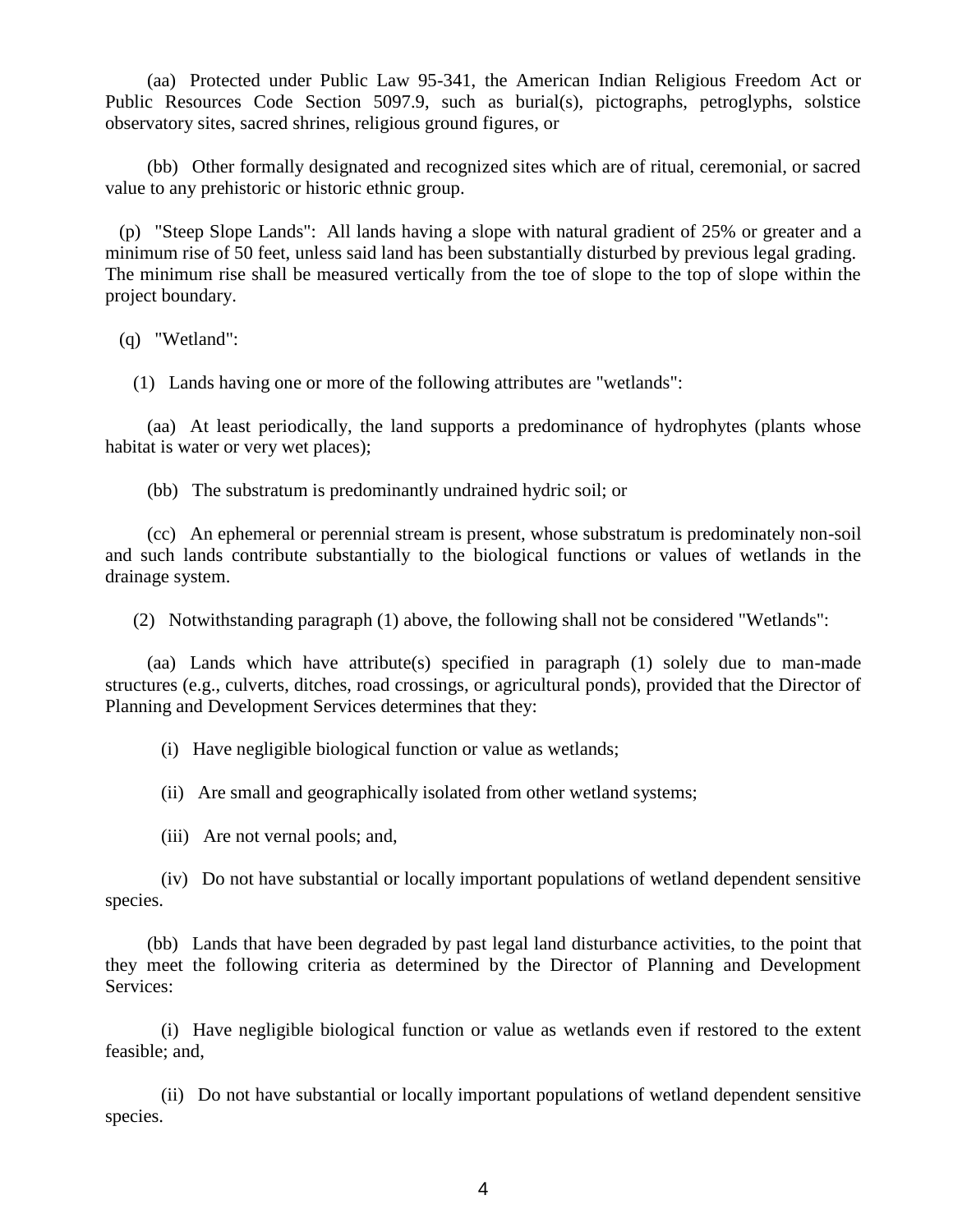(Note: Activities on lands not constituting "Wetlands" because of this paragraph (2) may still be subject to mitigation, avoidance and permitting requirements pursuant to the California Environmental Quality Act or other applicable County, state and federal regulations.)

 (r) "Wetland Buffer": Lands that provide a buffer area of an appropriate size to protect the environmental and functional habitat values of the wetland, or which are integrally important in supporting the full range of the wetland and adjacent upland biological community. Buffer widths shall be 50 to 200 feet from the edge of the wetland as appropriate based on the above factors. Where oak woodland occurs adjacent to the wetland, the wetland buffer shall include the entirety of the oak habitat (not to exceed 200 feet in width).

(Added by Ord. No. 9842 (N.S.), effective 4-20-07; amended by Ord. No. 10224 (N.S.), effective 10-25-12)

# **SEC. 86.603. RESOURCE PROTECTION STUDY AND FINDINGS.**

 (a) Application of Regulations. Prior to approval of any of the following types of discretionary applications, a Resource Protection Study must be completed and the approving authority shall make a finding that the use or development permitted by the application is consistent with the provisions of this Chapter:

Tentative Parcel Maps

Tentative Maps

Revised Tentative Parcel Maps and Revised Tentative Maps

(Review shall exclude areas unaffected by the proposed revisions)

Expired Tentative Parcel Maps and Expired Tentative Maps

 Rezones (excluding those applying the Sensitive Resource Area designator and those which have been initiated by the County)

Major Use Permits

Major Use Permit Modifications

(Review shall exclude areas unaffected by the proposed Modifications)

 Certificates of Compliance filed pursuant to Sections 81.616.1 or 81.616.2 of this Code (Excluding condominium conversions)

 Site Plans (excluding those statutorily or categorically exempt from review under the CEQA and those required by a Sensitive Resource Area Designator)

 Administrative Permits (excluding those statutorily or categorically exempt from review under the CEQA and those for clearing)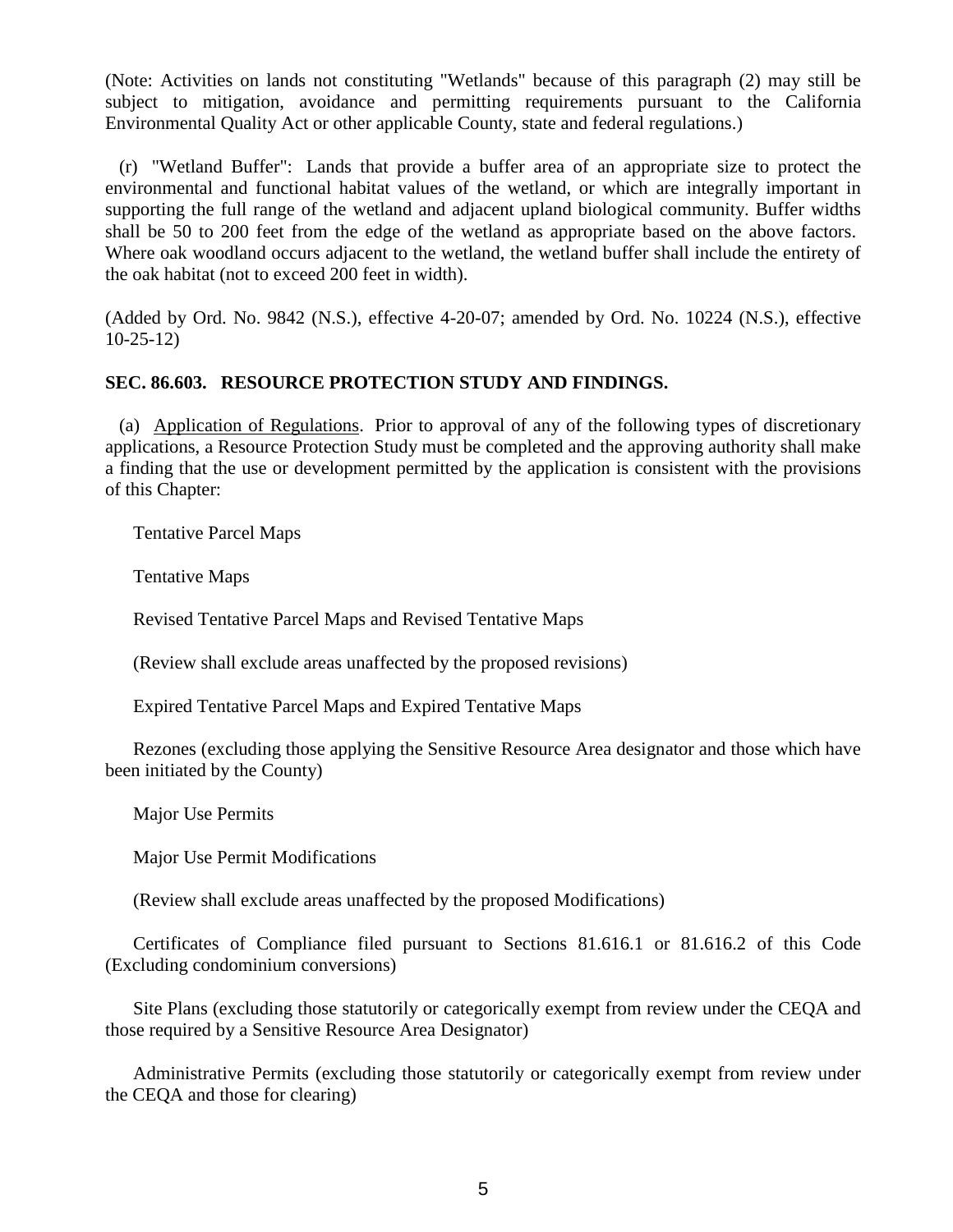#### Vacations of Open Space Easements

 This Chapter shall not apply to existing single-family parcels except when an application for one of the above discretionary applications is required, nor to time extensions for any of the above permits.

 This Chapter shall apply to any applications filed on or after August 10, 1988 for Tentative Map, Tentative Parcel Map, Revised Tentative Map and Revised Tentative Parcel Map, Rezone, Major Use Permit, Major Use Permit Modification, and Site Plan. In addition, this Chapter shall apply to any application for Vacation of Open Space Easement filed on or after March 24, 1989; and to any application for an Expired Map, Certificate of Compliance, or Administrative Permit filed on or after June 30, 1989.

 Where any portion of a parcel contains environmentally sensitive lands, this Chapter shall be applicable to the portions of the parcel containing the sensitive lands, and to the remainder of the parcel only to the extent necessary to achieve the purpose and intent of this Chapter.

 (b) Resource Protection Study Requirements. A Resource Protection Study submitted shall be accompanied by a plot plan and any such information, maps, plans, documentation, data and analyses as may be required by the Director of Planning and Development Services. It shall also be accompanied by payment of the fee prescribed in San Diego County Administrative Code Section 362. A Resource Protection Study may be processed concurrently with the associated discretionary permit application.

 In order to determine if a parcel contains steep slopes, a slope analysis shall be prepared as part of the Resource Protection Study. The analysis must be completed by a qualified person such as a registered or licensed architect, landscape architect, engineering geologist, land surveyor, or civil engineer based upon a topographic map using ten foot contour intervals or less. The slope analysis shall show the slope categories for the entire property in acres, as required by the Director of Planning and Development Services. Said categories may include the following depending upon the property's plan designation:

Less than 25% slope

25% and greater up to 50% slope

50% and greater slope

 (c) Actions to Protect Environmentally Sensitive Lands. If the Resource Protection Study identifies the presence of environmentally sensitive lands, one or more of the following actions may be required as a condition of approval for the discretionary permit:

(1) Apply open space easements to portions of the project site that contain sensitive lands;

 (2) Rezone the entire project site through the application of a special area designator for sensitive lands; or

(3) Other actions as determined by the decision-making body.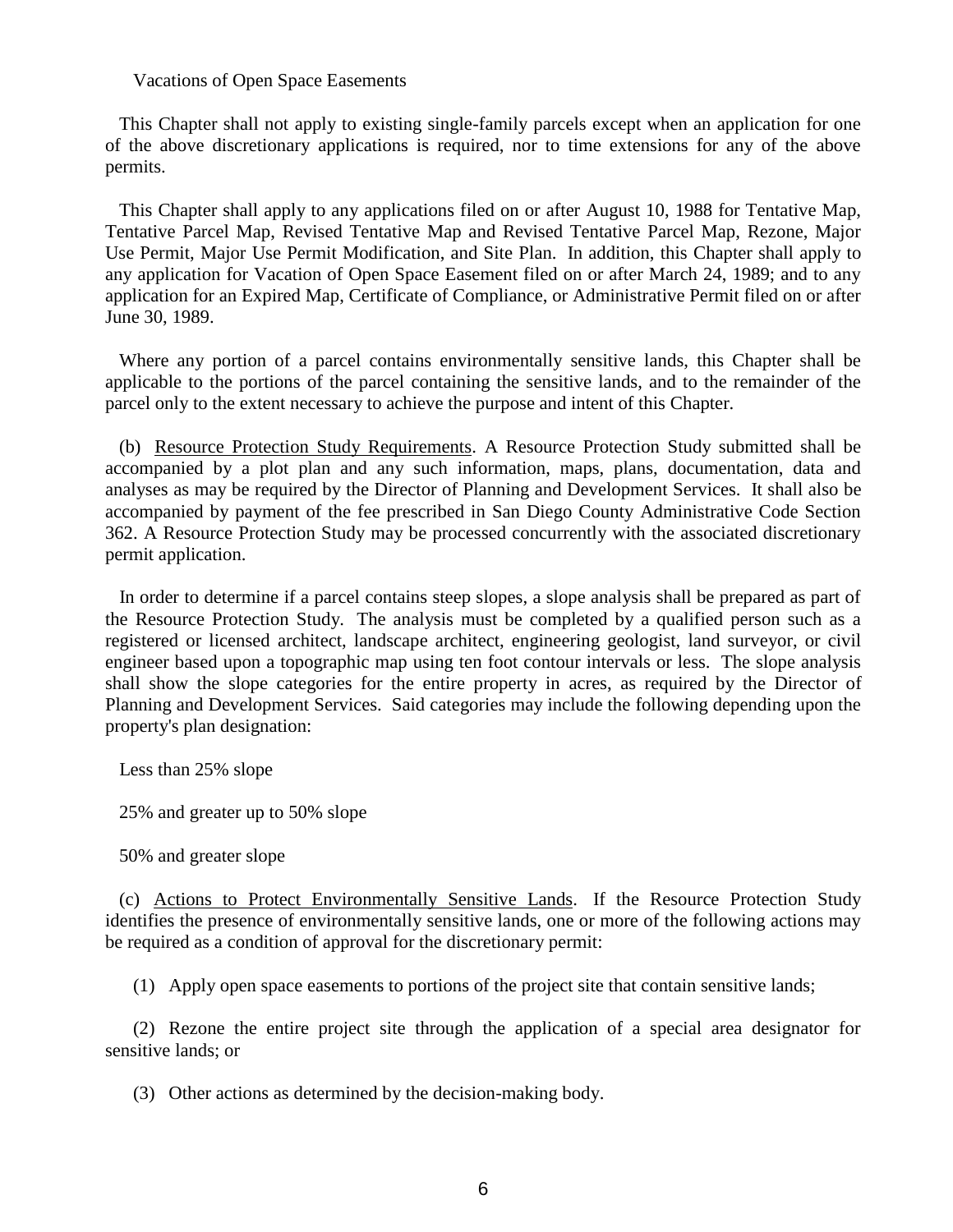(Added by Ord. No. 9842 (N.S.), effective 4-20-07; amended by Ord. No. 10167 (N.S.), effective 10-14-11; amended by Ord. No. 10224 (N.S.), effective 10-25-12)

### **SEC. 86.604. PERMITTED USES AND DEVELOPMENT CRITERIA.**

 Within the following categories of sensitive lands, only the following uses shall be permitted and the following development standards and criteria shall be met provided, however, that where the extent of environmentally sensitive lands on a particular legal lot is such that no reasonable economic use of such lot would be permitted by these regulations, then an encroachment into such environmentally sensitive lands to the minimum extent necessary to provide for such reasonable use may be allowed:

(a) Wetlands. The following permitted uses shall be allowed:

(1) Aquaculture, provided that it does not harm the natural ecosystem.

 (2) Scientific research, educational or recreational uses, provided that they do not harm the natural ecosystem.

 (3) Removal of diseased or invasive exotic plant species as identified and quantified in writing by a qualified biologist and approved in writing by the Director of Planning and Development Services, and removal of dead or detached plant material.

 (4) Wetland creation and habitat restoration, revegetation and management projects where the primary goal is to restore or enhance biological values of the habitat, and the activities are carried out pursuant to a written management/enhancement plan approved by the Director of Planning and Development Services.

 (5) Crossings of wetlands for roads, driveways or trails/pathways dedicated and improved to the limitations and standards under the County Trails Program, that are necessary to access adjacent lands, when all of the following conditions are met:

(aa) There is no feasible alternative that avoids the wetland;

(bb) The crossings are limited to the minimum number feasible;

 (cc) The crossings are located and designed in such a way as to cause the least impact to environmental resources, minimize impacts to sensitive species and prevent barriers to wildlife movement (e.g., crossing widths shall be the minimum feasible and wetlands shall be bridged where feasible);

 (dd) The least-damaging construction methods are utilized (e.g., staging areas shall be located outside of sensitive areas, work shall not be performed during the sensitive avian breeding season, noise attenuation measures shall be included and hours of operation shall be limited so as to comply with all applicable ordinances and to avoid impacts to sensitive resources);

 (ee) The applicant shall prepare an analysis of whether the crossing could feasibly serve adjoining properties and thereby result in minimizing the number of additional crossings required by adjacent development; and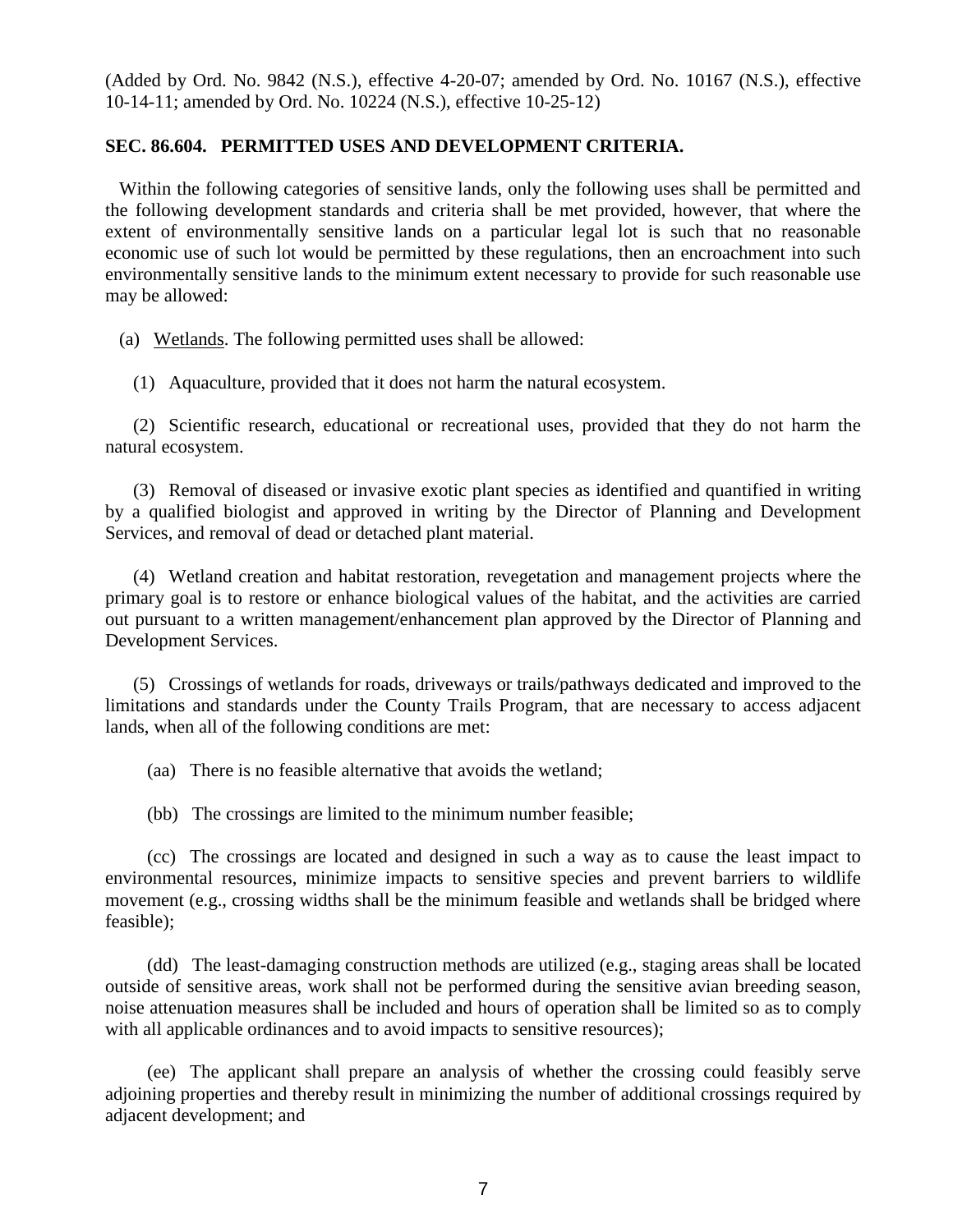(ff) There must be no net loss of wetlands and any impacts to wetlands shall be mitigated at a minimum ratio of 3:1 (this shall include a minimum 1:1 creation component, while restoration/ enhancement of existing wetlands may be used to make up the remaining requirements for a total 3:1 ratio).

 (b) Wetland Buffer Areas. In the wetland buffer areas, permitted uses shall be limited to the following uses provided that there is no overall decrease in biological values and functions of the wetland or wetland buffer:

(1) Improvements necessary to protect adjacent wetlands.

(2) All uses permitted in wetland areas.

 (c) Floodways. The development of permanent structures for human habitation or as a place of work shall not be permitted in a floodway. Uses permitted in a floodway shall be limited to agricultural, recreational, and other such low-intensity uses provided, however, that no use shall be permitted which will substantially harm the environmental values of a particular floodway area. Mineral resource extraction shall be permitted subject to an approved Major Use Permit and Reclamation Plan, provided that mitigation measures are required which produce any net gain in the functional wetlands and riparian habitat.

Modifications to the floodway must meet all of the following criteria:

 (1) Concrete or rip-rap flood control channels are allowed only where findings are made that completion of the channel is necessary to protect existing buildings from a current flooding problem. Buildings constructed after the enactment of this Ordinance shall not be the basis for permitting such channels.

 (2) Modification will not unduly accelerate the velocity of water so as to create a condition which would increase erosion (and related downstream sedimentation) or would be detrimental to the health and safety of persons or property or adversely affect wetlands or riparian habitat.

 (3) In high velocity streams where it is necessary to protect existing houses and other structures, minimize stream scour, or avoid an increase in the transport of stream sediment to downstream wetlands and other environmentally sensitive habitat areas, grade control structures, and other erosion control techniques, including the use of rip-rap, that are designed to be compatible with the environmental setting of the river, may be permitted. The use of rip-rap shall be allowed only when there is no other less environmentally damaging alternative feasible.

 (d) Floodplain Fringe. All uses permitted by zoning and those that are allowable in the floodway are allowable in the floodplain fringe, when the following criteria are met:

 (1) Fill shall be limited to that necessary to elevate the structure above the elevation of the floodway and to permit minimal functional use of the structure (e.g., fill for access ramps and drainage). If fill is placed in the floodplain fringe, the new bank of the creek shall be landscaped to blend with the natural vegetation of the stream and enhance the natural edge of the stream.

 (2) Any development below the elevation of the 100 year flood shall be capable of withstanding periodic flooding.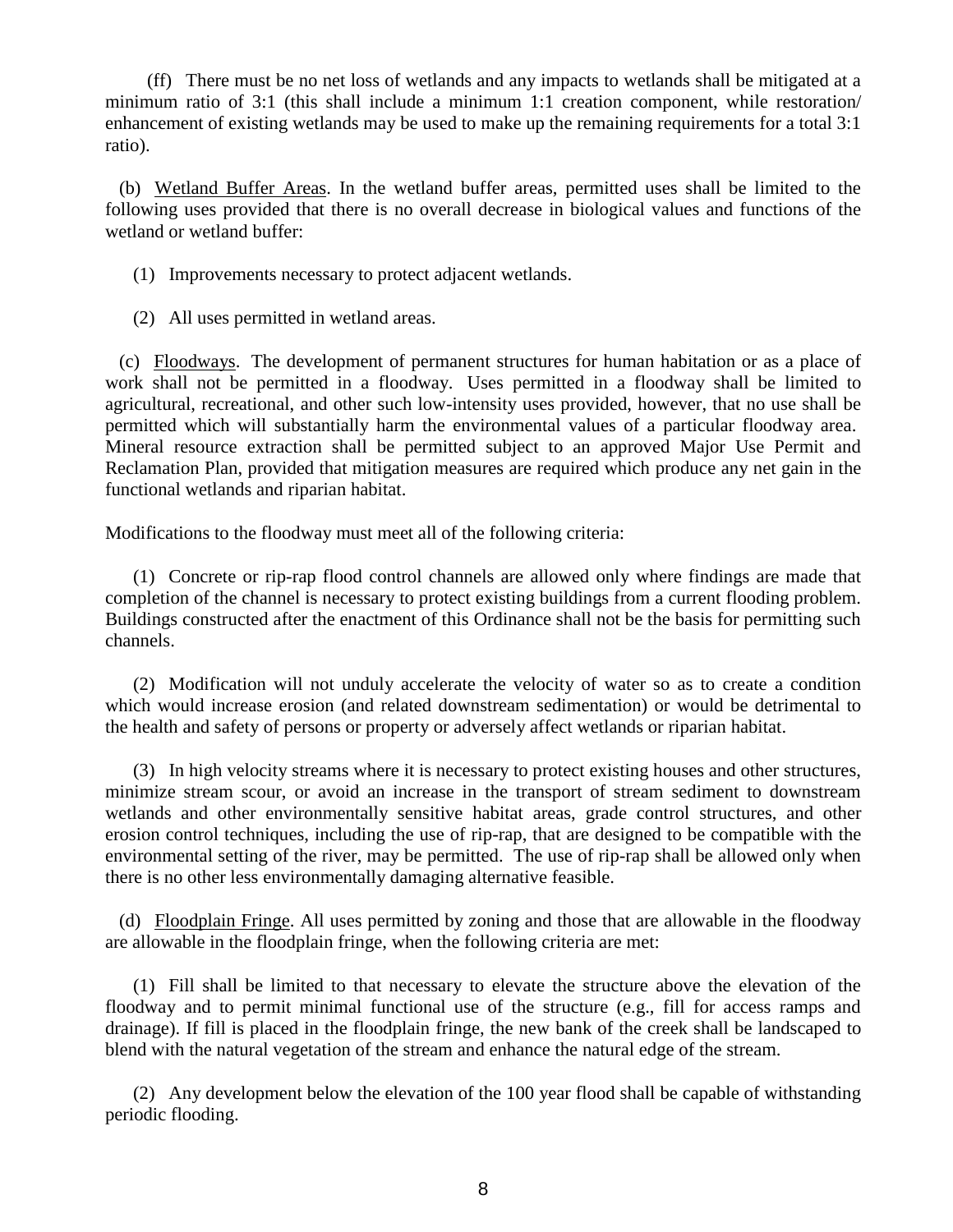(3) The design of the development shall incorporate the findings and recommendation of a sitespecific hydrologic study to assure that the development: (aa) will not cause significant adverse water resource impacts related to quality or quantity of flow or increase in peak flow to downstream wetlands, lagoons and other sensitive habitat lands; and (bb) neither significantly increases nor contributes to downstream bank erosion and sedimentation of wetlands, lagoons or other sensitive habitat lands.

 (4) Lot configurations shall be designed in such a manner as to minimize encroachment into the floodplain. The proposed development shall be set back from the floodway boundary a distance equal to 15% of the floodway width (but not to exceed 100 feet), in order to leave an appropriate buffer area adjacent to the floodway. The setback may be greater if required by subparagraph (6) below.

Following review of a site-specific flood analysis, the floodplain setback required by this paragraph may be reduced by the Director of Planning and Development Services or the applicable hearing body, upon making all of the following findings:

 (aa) Practical difficulties, unnecessary hardship, or results inconsistent with the general purposes of this Chapter would result from application of the setback; and

 (bb) The reduction in setback will not increase flood flows, siltation and/or erosion, or reduce long-term protection of the floodway, to a greater extent than if the required setback were maintained; and

 (cc) The reduction in setback will not have the effect of granting a special privilege not shared by other property in the same vicinity; and

 (dd) The reduction in setback will not be materially detrimental to the public health, safety, or welfare, or injurious to the property or improvement in the vicinity in which the property is located; and

 (ee) The reduction in setback will not be incompatible with the San Diego County General Plan.

 (5) Where appropriate, flowage and/or open space easements shall be used to ensure future development will not occur in the floodplain.

 (6) In areas where the Director of Public Works has determined that the potential for erosion or sedimentation in the floodplain is significant, all proposed development shall be set back from the floodway so that it is outside the Erosion/Sedimentation Hazard Area shown on County floodplain maps. Development will only be allowed in the Erosion/Sedimentation Hazard Area when the Director of Public Works approves a special study demonstrating that adequate protection can be achieved in a manner that is compatible with the natural characteristics of the river.

 (7) If the subject floodplain fringe land also constitutes wetlands, wetland buffer areas, steep slope lands, sensitive habitat lands or significant prehistoric or historic site lands, the use restrictions herein applicable to such areas shall also apply.

(e) Steep Slope Lands.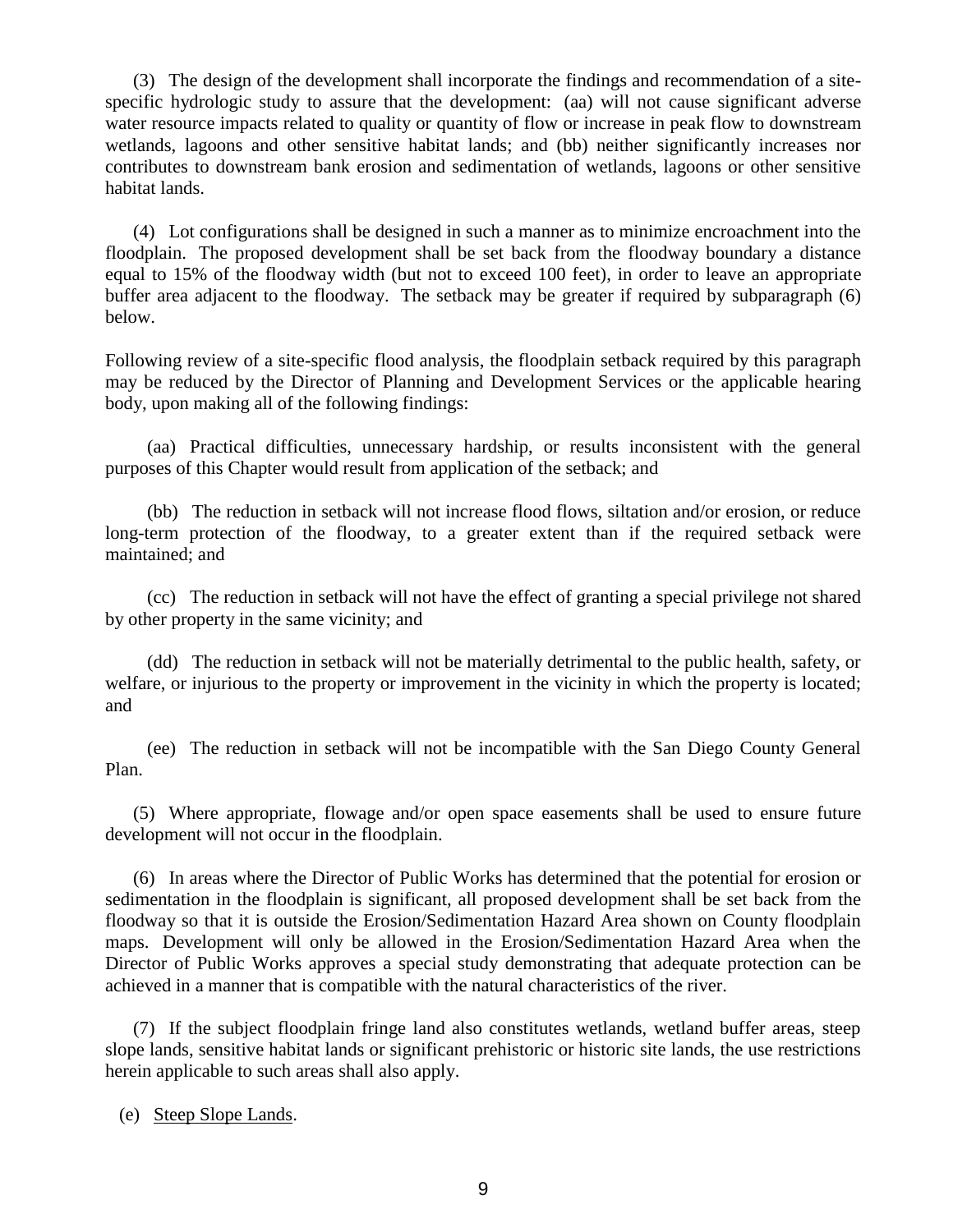(1) Density Formula. When a parcel is located within a plan designation which bases lot size on slopes, the number of lots and/or number of dwelling units shall be in conformance with the General Plan Land Use Element.

A Planned Residential Development, lot area averaging, conservation subdivision or cluster development shall be required to use the density allowed a standard subdivision using this density formula.

Projects obtaining a density bonus, pursuant to Section 4120 of the Zoning Ordinance, are subject to the above density formula.

 (2) Project Design and Open Space to Protect Steep Slopes. In designing lot configuration on steep slope lands in all land use designations, parcels shall be created in a manner which minimizes encroachment onto steep slope lands. Where 10% or more of a lot contains steep slope lands, that portion of the lot containing such lands shall be placed in an open space easement unless the lot is equal to or greater than 40 acres or a sensitive resource area designator has been applied to that lot pursuant to the Zoning Ordinance.

The open space easement shall not include any area of encroachment within the limits of the encroachment table  $(2)(aa)$ . The terms of the open space easement shall provide for sufficient encroachments necessary for access, clearing, and all exceptions to the encroachment limitations identified in (2)(bb) and 2(cc). New agricultural operations will also be allowed in such open space easements with approved grading or clearing permits, provided any other type of sensitive lands present are protected as required by the applicable sections of this Chapter.

 (aa) For all types of projects, the maximum encroachment that may be permitted into steep slope lands shall be as set forth in the following table. This encroachment may be further reduced due to environmental concerns or other design criteria.

| <b>Twenty-Five Percent Slope Encroachment Allowance</b> |                                                                              |
|---------------------------------------------------------|------------------------------------------------------------------------------|
| Percentage of Lot in Steep Slope Lands                  | Maximum Encroachment Allowance as Percentage of<br>Area in Steep Slope Lands |
| 75% or less                                             | 10%                                                                          |
| 80%                                                     | 12%                                                                          |
| 85%                                                     | 14%                                                                          |
| 90%                                                     | 16%                                                                          |
| 95%                                                     | 18%                                                                          |
| 100%                                                    | 20%                                                                          |

 (bb) Notwithstanding the provisions of paragraph (aa) above, the following types of development shall be allowed on steep slope lands and shall not be subject to the encroachment limitations set forth above:

 (i) All public roads identified in the Mobility Element of the County General Plan or adopted community or subregional plans, provided that findings are made by the hearing body approving the application that no less environmentally damaging alternative alignment or nonstructural alternative measure exists.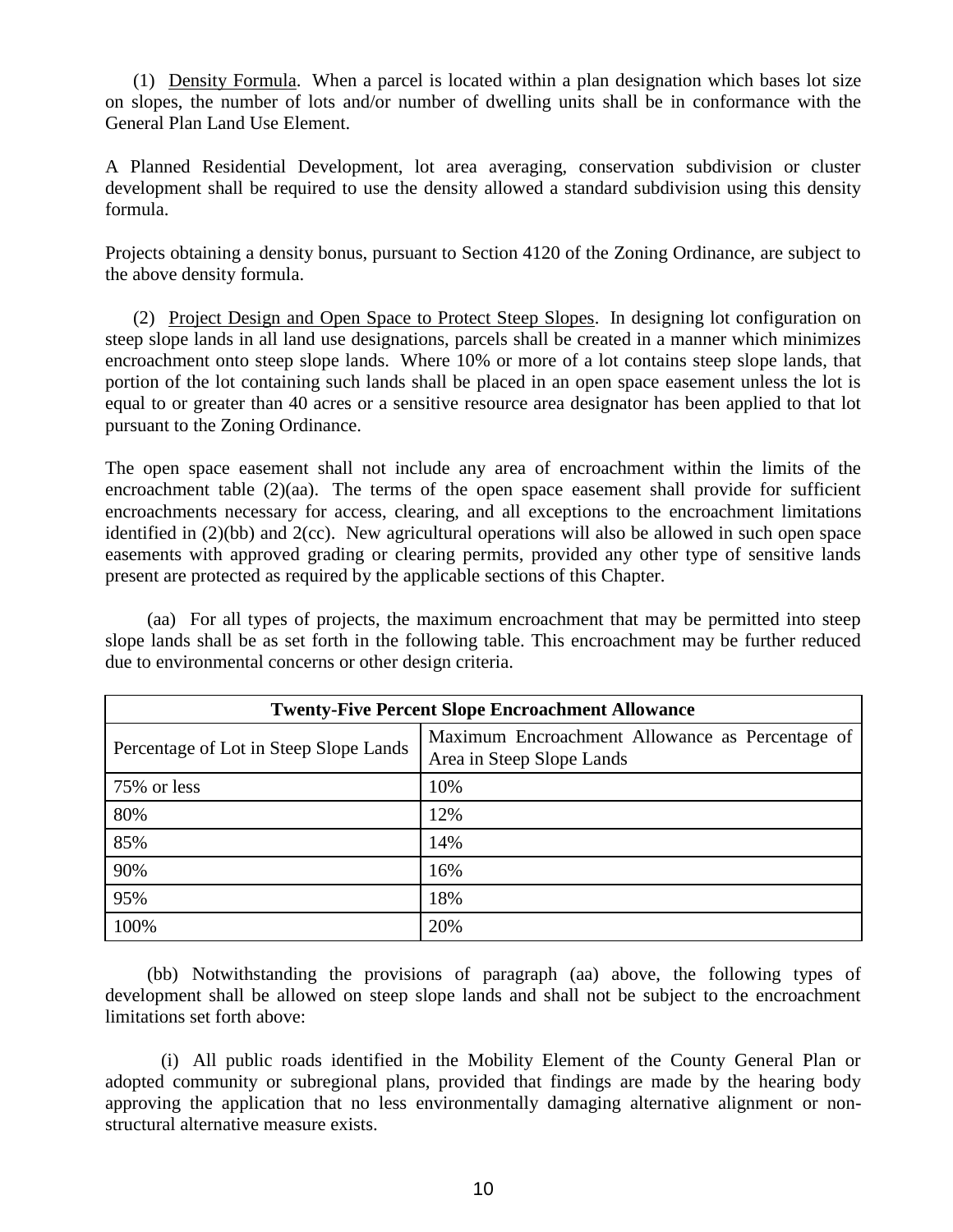(ii) Local public streets or private roads and driveways which are necessary for primary or secondary access to the portion of the site to be developed on steep slope lands of less than 25%, provided no less environmentally damaging alternative exists. The determination of whether or not a proposed road or driveway qualifies for an exemption, in whole or in part, shall be made by the Director of Planning and Development Services based upon an analysis of the project site.

 (iii) Public and private utility systems, provided that findings are made that the least environmentally damaging alignment has been selected. However, septic systems are not included in this exemption unless Department of Health Services has certified that no grading or benching is required.

 (iv) Areas with native vegetation, which are cleared or trimmed to protect existing or proposed structures in potential danger from fire, provided that the area of such clearance is the minimum necessary to comply with applicable fire codes or orders of fire safety officials and that such slopes retain their native root stock or are planted with native vegetation having a low fuel content, and provided further that the natural landform is not reconfigured.

(v) Trails for passive recreational use according to approved park plans.

 (vi) On any lot created on or before August 10, 1988, a maximum disturbed area of 20% of the entire lot, or sufficient area to accommodate 3,000 square feet of building footprint (whichever is greater) shall be permitted to provide for reasonable use of existing lots.

 (vii) Any on-going existing agricultural operation, such as the cultivation, growing and harvesting of crops and animals. Land left fallow for up to four years shall be considered to be an existing agricultural operation. An on-going existing agricultural operation does not include uses located within the agricultural operation that are not in themselves related to agriculture.

 (cc) Additional encroachment into steep slopes may be permitted for tentative maps and tentative parcel maps which propose a Planned Residential Development, lot area averaging, conservation subdivision or cluster development when design considerations include encroachment into steep slopes in order to avoid impacts to significant environmental resources that cannot be avoided by other means, provided no less environmentally damaging alternative exists. The determination of whether or not a tentative map or tentative parcel map qualifies for additional encroachment shall be made by the Director of Planning and Development Services based upon an analysis of the project site.

 (3) Waiver of Open Space Easement. The steep slope open space easement requirement may be waived when the authority considering an application listed at Section 86.603(a) above makes the following findings:

 (aa) The slope is an insignificant visual feature and isolated from other landforms, or surrounding properties have been developed on steep slopes such that this project would be considered "infill"; and

 (bb) The property is zoned for 0.5 acre lots or smaller at the time the application was made, or a concurrent Rezone has been filed; and

 (cc) The greater encroachment is consistent with the goals and objectives of the applicable community plan; and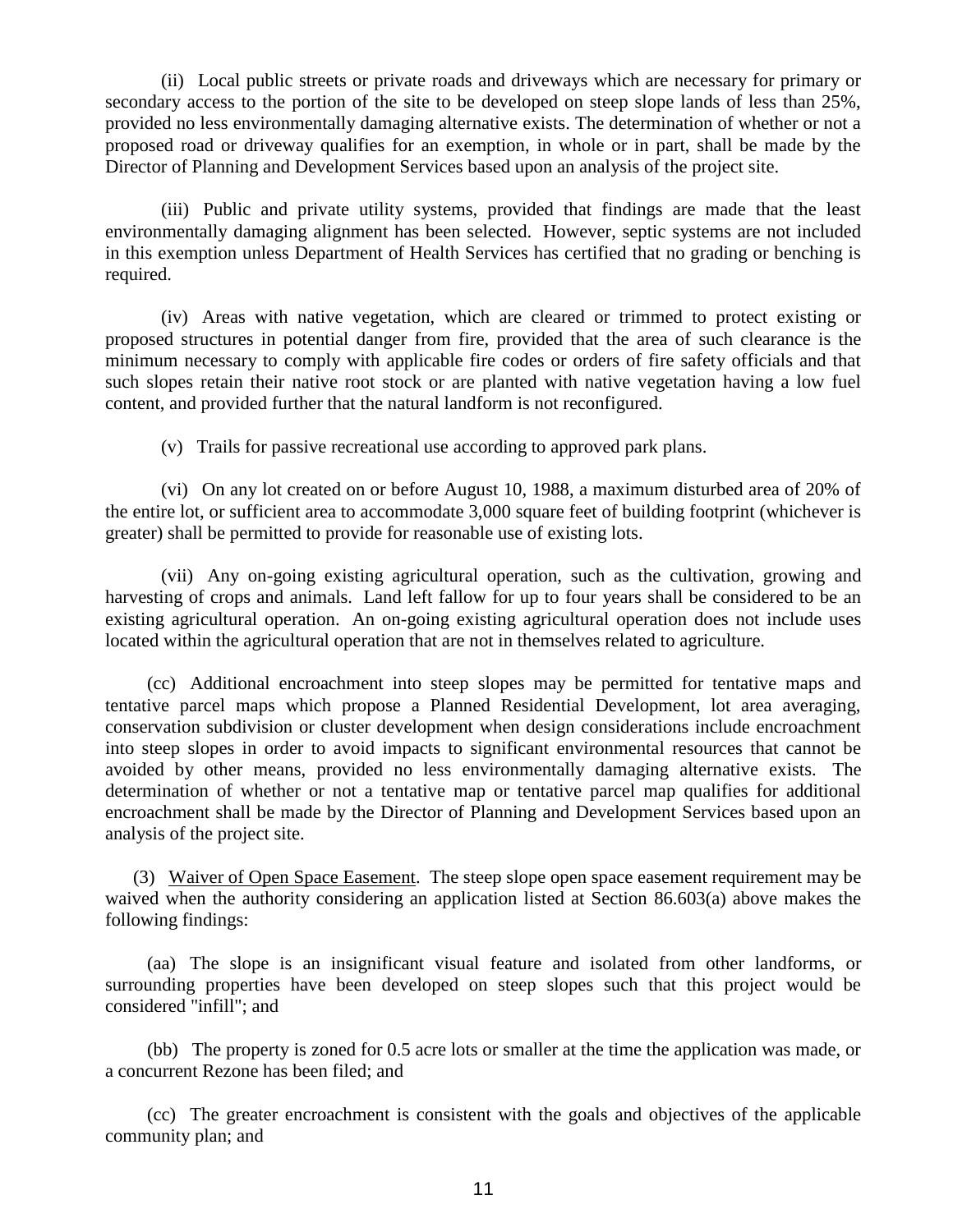(dd) Site Plan review is required to ensure consistency of design with these regulations.

 (f) Sensitive Habitat Lands. Development, grading, grubbing, clearing or any other activity or use damaging to sensitive habitat lands shall be prohibited. The authority considering an application listed at Section 86.603(a) above may allow development when all feasible measures necessary to protect and preserve the sensitive habitat lands are required as a condition of permit approval and where mitigation provides an equal or greater benefit to the affected species.

 (g) Significant Prehistoric or Historic Sites. Development, trenching, grading, clearing and grubbing, or any other activity or use damaging to significant prehistoric or historic site lands shall be prohibited, except for scientific investigations with an approved research design prepared by an archaeologist certified by the Society of Professional Archaeologists.

(Added by Ord. No. 9842 (N.S.), effective 4-20-07; amended by Ord. No. 10167 (N.S.), effective 10-14-11; amended by Ord. No. 10224 (N.S.), effective 10-25-12)

### **SEC. 86.605. EXEMPTIONS.**

This Chapter shall not apply to the following:

 (a) Any project for which and to the extent that a vesting Tentative Map approved prior to August 10, 1988, or a Public Benefit Agreement approved prior to June 30, 1989, confers vested rights under County ordinance or State or Federal law to proceed with development notwithstanding the enactment of this Chapter, or its predecessor Ordinances Nos. 7521, 7549, 7595, 7596, 7631, 7685, 7739, 7968 and 9842 (all N.S.).

 (b) All or any portion of a Specific Plan which has at least one Tentative Map or Tentative Parcel Map approved prior to August 10, 1988, provided that the Planning Commission or, on appeal, the Board of Supervisors, makes the following findings at a noticed public hearing:

 (1) The applicant has, with regard to the portion sought to be exempted, prior to August 10, 1988, incurred substantial public facilities or infrastructure expenditures and performed substantial grading or construction of physical improvements to serve the portion outside of the approved map in good faith.

 (2) If there are located wetlands or floodplains or riparian habitat on the portion sought to be exempted, that (aa) none of said lands is affected directly or substantially by the project, or (bb) that measures have been taken which avoid development on said lands.

This Chapter shall also not apply to any amendment to such Specific Plan meeting the above requirements, and which does not increase the density of the Specific Plan and which is in closer conformity to this Chapter with respect to the preservation of environmentally sensitive lands, nor to any amendment to a Specific Plan which is required by a condition of a Specific Plan approved prior to August 10, 1988, in order to apply for a Tentative Map or use permit for an area within the Specific Plan, provided such area has previously been found to satisfy the requirements of this section. This Chapter shall also not apply to any Specific Plan or portion thereof for which these findings were made and for which a determination of exemption was granted from the Interim Sensitive Lands Ordinance (Ordinance Nos. 7521, 7549, 7595 and 7596 (all N.S.).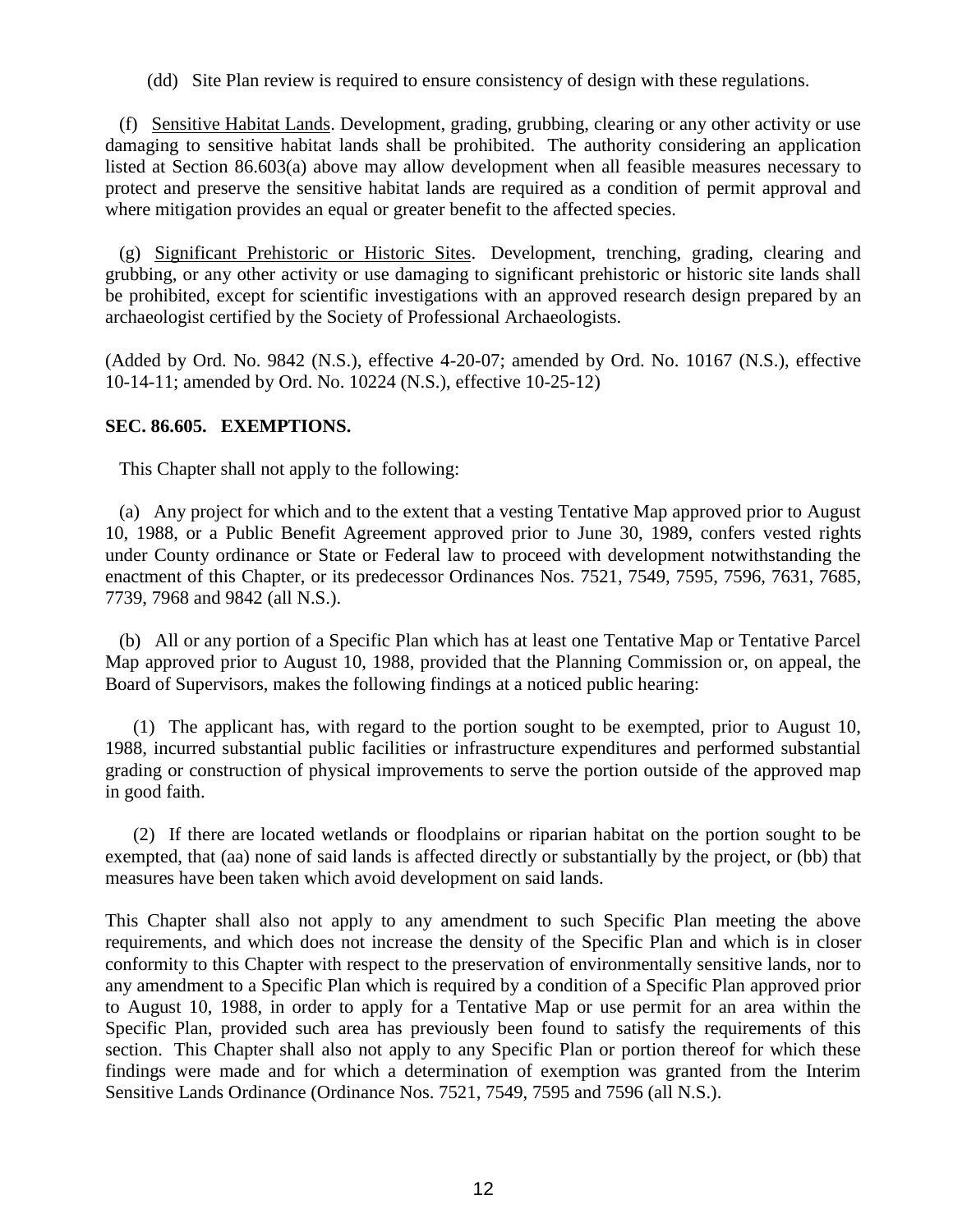(c) Any essential public facility or project, or recreational facility which includes public use when the authority considering an application listed at Section 86.603(a) above makes the following findings:

(1) The facility or project is consistent with adopted community or subregional plans;

 (2) All possible mitigation measures have been incorporated into the facility or project, and there are no feasible less environmentally damaging location, alignment, or non-structural alternatives that would meet project objectives;

 (3) Where the facility or project encroaches into a wetland or floodplain, mitigation measures are required that result in any net gain in the wetland and/or riparian habitat;

 (4) Where the facility or project encroaches into steep slopes, native vegetation will be used to revegetate and landscape cut and fill areas; and

 (5) No mature riparian woodland is destroyed or reduced in size due to otherwise allowed encroachments.

 (d) Any sand, gravel or mineral extraction project, provided that the following mitigation measures are required as a condition of a Major Use Permit approved for such project:

 (1) Any wetland buffer area shall be restored to protect environmental values of adjacent wetlands;

 (2) In a floodplain, any net gain in functional wetlands and riparian habitat shall result in or adjacent to the area of extraction;

 (3) Native vegetation shall be used on steep slope lands to revegetate and landscape cut and fill areas in order to substantially restore the original habitat value, and slopes shall be graded to produce contours and soils which reflect a natural landform which is consistent with the surrounding area; and

 (4) Mature riparian woodland may not be destroyed or reduced in size due to sand, gravel or mineral extraction.

Use of the extraction area after reclamation shall be subject to all conditions of this Chapter.

 (e) Any project for which the Board of Supervisors has determined that application of this Ordinance would result in the applicant being deprived of all reasonable economic use of property in violation of Federal or State Constitutional prohibitions against the taking of property without just compensation.

 (f) Any project located within the Upper San Diego River Improvement Project's redevelopment area boundaries.

 (g) Any project for which the Director of the Department of Planning and Development Services has determined in writing that it can be seen with certainty that either no environmentally sensitive lands exist on the property, or that all environmentally sensitive lands on the property are assured of being protected by a prior permit to the same standards as those contained in this Chapter.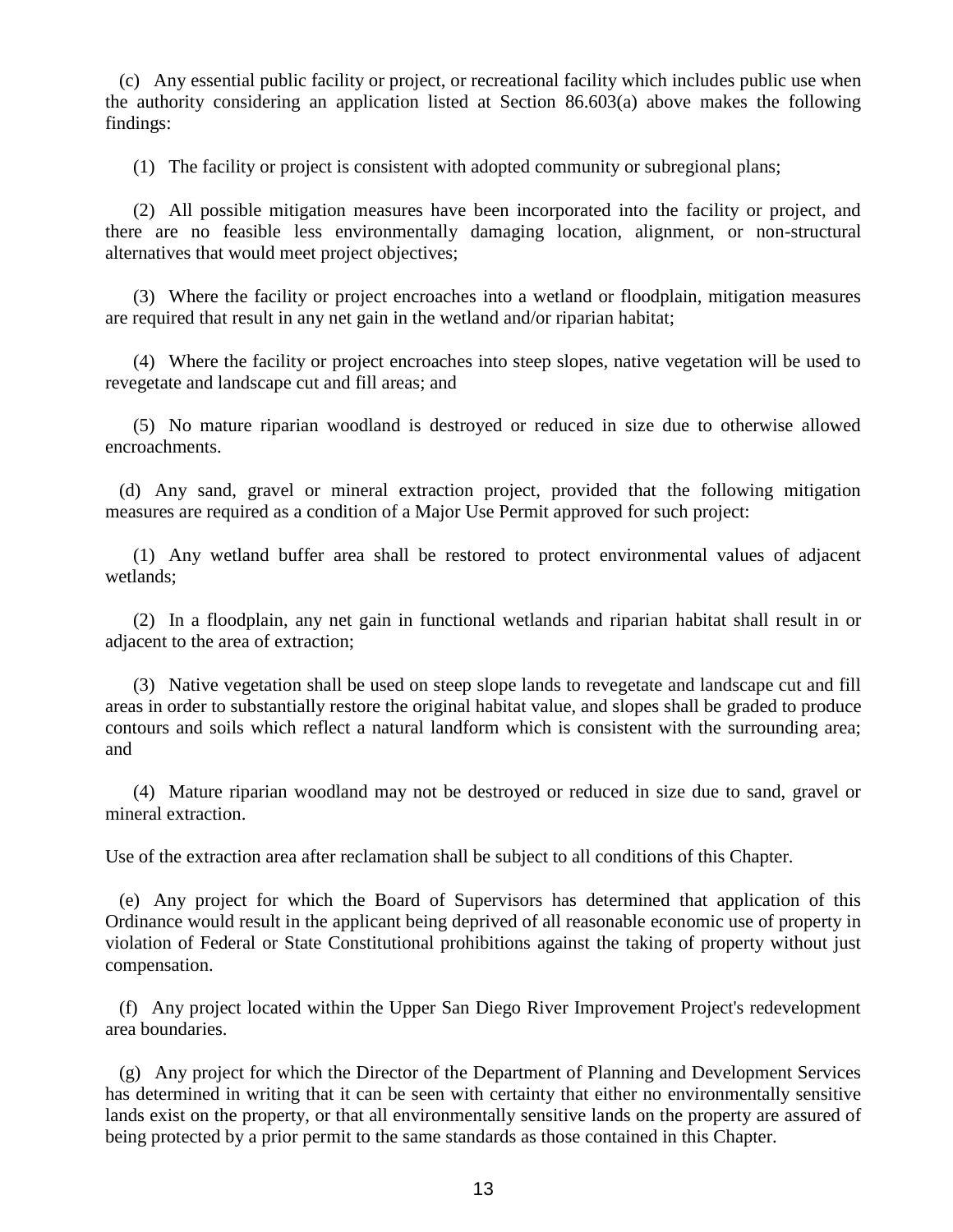(h) Any project located within a Specific Plan, within the Urban Limit Line, and within an approved Revitalization Action Plan established prior to August 10, 1988, where the Board of Supervisors finds that an amendment to that Specific Plan makes the project more clearly conform to this Chapter and where there is a public benefit beyond the boundaries of the project and it is found that the project will revitalize and/or stimulate revitalization of the community.

 (i) Any project located within the approximately 22,500 acre property known as "Otay Ranch", if determined to be consistent with a Comprehensive Resource Management and Protection Program which has been adopted by the Board of Supervisors for the "Otay Ranch".

 (j) The continuation of any on-going existing agricultural operation, such as the cultivation, growing and harvesting of crops and animals. Land left fallow for up to four years shall be considered to be an existing agricultural operation.

 (k) (With reference only to the definitions of "floodplain", "floodplain fringe", and "floodway" and the provisions of Section 86.604 (c) and (d) of this Chapter). Any modification to the floodplain, floodplain fringe, or floodway pursuant to a project within the community of Jacumba when the following findings are made:

(1) The project is located within a Specific Planning Area or Country Town boundary.

 (2) The project will result in a socio-economic benefit through the revitalization of an existing community.

 (3) The project will result in alleviation of flood danger to existing structures in Jacumba, and the means for funding all required flood improvements and obtainment of rights-of-way has been secured.

 (4) Any flood control improvements will not adversely affect significant wetland and riparian habitats and will create any net gain in such habitats.

 (5) Except as expressly exempted herein, the project shall be in conformance with the County General Plan, the Zoning Ordinance, and other applicable regulations or policies of the County at the time an application is filed with the County.

 (l) Any project within the approximately 468-acre property known as the Harmony Grove Village Specific Plan Area, if determined to be consistent with a Comprehensive Resource Management and Protection Program which has been adopted by the Board of Supervisors for the Harmony Grove Specific Plan Area.

 (m) Any project which is only subject to this Chapter because it is on land which contains wetlands, and those wetlands would not exist under natural conditions, but are the result of, and sustained by an artificial transient water source (e.g. agricultural irrigation runoff) and the Director of Planning and Development Services determines that it is assured that the water source will not continue to be available to support wetland vegetation. While such lands are not required to be placed in an open space easement, any direct project related impacts that will occur as a result of the development shall be mitigated a minimum ratio of 3:1 (this shall include a minimum 1:1 creation component, while restoration/enhancement of existing wetlands may be used to make up the remaining requirements for a total 3:1 ratio).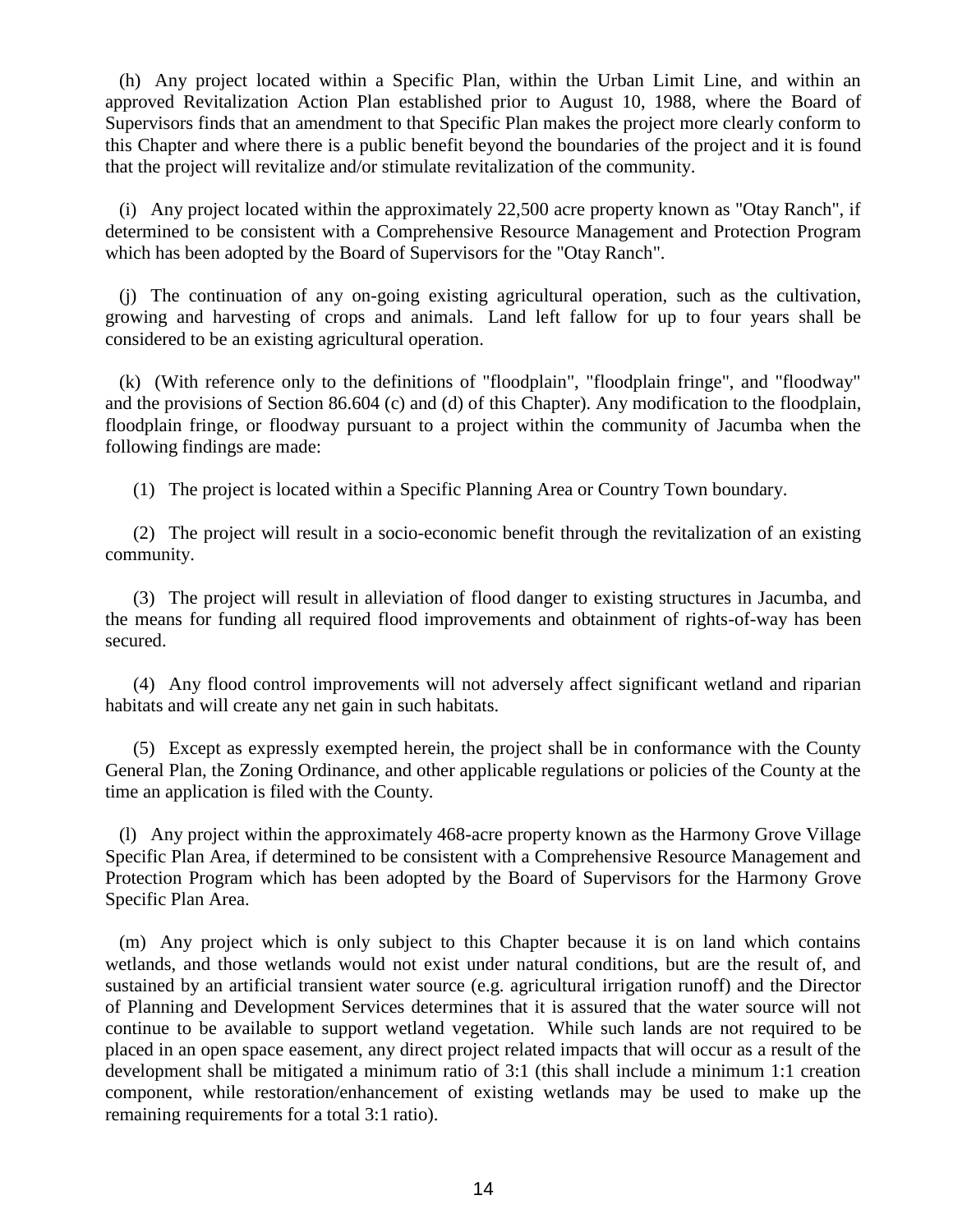(Added by Ord. No. 9842 (N.S.), effective 4-20-07; amended by Ord. No. 10167 (N.S.), effective 10-14-11; amended by Ord. No. 10224 (N.S.), effective 10-25-12)

## **SEC. 86.606. ENFORCEMENT.**

 (a) Authority. The Director of Planning and Development Services (hereinafter, the "Director") shall have the authority to enforce all provisions of this Chapter. The Director may enter any property or premises for the purpose of determining compliance with this Chapter. Whenever the Director determines that a violation of Section 86.604 has occurred, he or she may order work to be stopped and/or repairs or corrections to be made, by serving written notice on the owner, permittee or any person engaged in the doing or causing such violation, and such persons shall immediately stop such violation until authorized by the Director in writing to proceed.

 (b) Violations - Criminal Penalties. Any person violating any provision of Section 86.604 shall be deemed guilty of a misdemeanor. Each day or portion of a day that any person violates or continues to violate Section 86.604 constitutes a separate offense and may be charged and punished without awaiting conviction of any prior offense. Any conviction of a misdemeanor under this Chapter shall be punishable by imprisonment in the County jail not exceeding six months, or by a fine not exceeding \$1,000, or by both. Paying a fine or serving a jail sentence shall not relieve any person from responsibility for correcting any condition which violates any provision of this Chapter.

 (c) Violations - Public Nuisance. Any building or structure erected, constructed, altered or maintained, or any use of or activity conducted upon property contrary to the provisions of Section 86.604 shall be, and the same is hereby declared to be, unlawful and a public nuisance. The public nuisance may be abated in accordance with the Uniform Public Nuisance Abatement Procedures contained in [Chapter 2, Division 6, Title 1](http://library.amlegal.com/nxt/gateway.dll?f=jumplink$jumplink_x=Advanced$jumplink_vpc=first$jumplink_xsl=querylink.xsl$jumplink_sel=title;path;content-type;home-title;item-bookmark$jumplink_d=california(sandregs)$jumplink_q=%5bfield%20folio-destination-name:) (commencing with Section 16.201) of this Code or in any other manner provided by law, including: upon order of the Board of Supervisors, the County Counsel is authorized to commence necessary proceedings provided by law to abate, remove and/or enjoin such public nuisance.

 (d) Administrative Remedies. The Director may pursue the administrative remedies set forth at Division 8 of Title 1 of this Code, including the issuance of administrative citations pursuant to Chapter 1 (commencing with Section 18.101) of said Division 8.

 (e) Injunctive or Declaratory Relief. In addition to or in lieu of other remedies specified in this Chapter, any violation of Section 86.604 may be enforced by a judicial action for injunctive or declaratory relief.

 (f) Civil Penalties. As part of a civil action filed by the County to enforce provisions of this Chapter, a court may assess a maximum civil penalty of \$2,500 per violation of this Chapter for each day during which any violation of any provision of this Chapter is committed, continued, permitted or maintained by such person(s). In determining the amount of any civil liability to be imposed pursuant to this Chapter, the superior court shall take into consideration the nature, circumstances, extent, and gravity of the violation or violations, whether any discharge caused by the violation is susceptible to cleanup or abatement, and, with respect to the violator, the ability to pay, the effect on ability to continue in business, the extent of any advantage gained by an unfair business practice, any voluntary cleanup efforts undertaken, any prior history of violations, the degree of culpability, economic savings, if any, resulting from the violation, and such other matters as justice may require.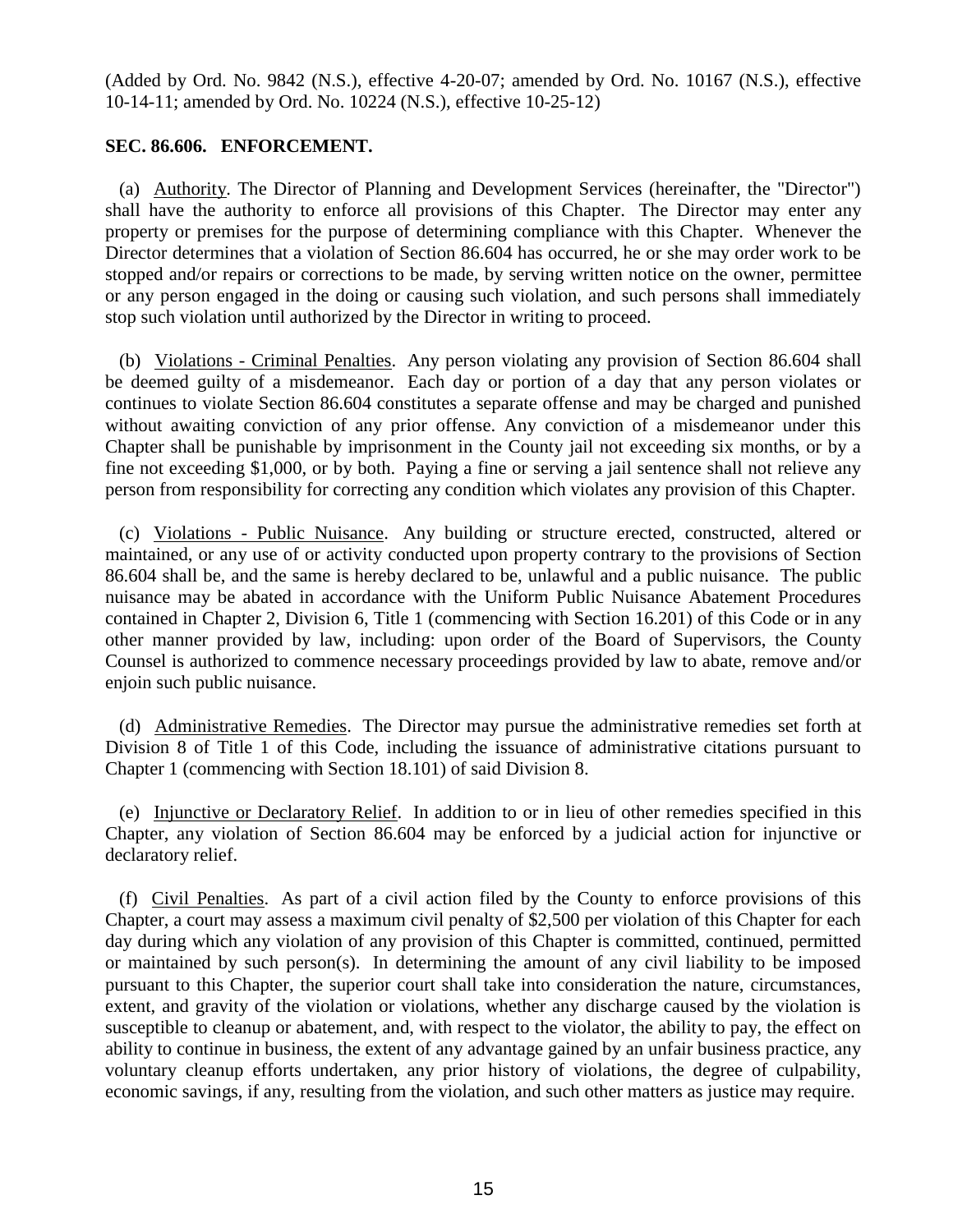(g) Cost Recovery. In addition to other penalties and remedies permitted in this section, the following may be awarded without monetary limitations in any civil action: costs to investigate, inspect, monitor, survey, or litigate; costs to place or remove soils or erosion control materials; costs to correct any violation; and costs to end any adverse effects of a violation; compensatory damages for losses to the County or any other plaintiff caused by violations; and/or restitution to third parties for losses caused by violations.

 (h) Site Restoration. Whenever the Director determines that a violation of Section 86.604 has occurred, he or she may order that the site be restored to the condition it was in previous to the violation. Restoration ordered may include revegetation of the site with species of plants identical to or serving biological resource values as close as possible to those of the vegetation which existed on the site prior to the violation. If the Director determines that restoration to such previous condition would result in a condition which is unsafe or does not conform to this division or other applicable laws, or is otherwise impractical, the Director may order restoration to such other condition as he or she determines to be as close as practical to the site's previous condition; provided however, that the Director shall require that any adverse environmental impacts which resulted from the violation be mitigated to at least the same extent as would have been required if the impacts occurred as a result of a development project application which was required to comply with the California Environmental Quality Act, the Biological Mitigation Ordinance and other County regulations. Such an order for restoration may require that the restoration work be performed pursuant to plans which the permittee, owner or other responsible person(s) is directed to prepare and submit for the Director's approval. Failure to submit such plans within the time specified in the order for restoration shall constitute a violation of this Chapter. The order may require that permits required by applicable laws or regulations be obtained for the restoration work, including compliance with all requirements for obtaining such permits. The order for restoration may require that adequate security be provided to the Director, to assure completion of the restoration work. The order for restoration may impose time deadlines for performance of certain acts. Failure to timely implement or otherwise comply with an order for restoration shall constitute a violation of this Chapter.

(Added by Ord. No. 9842 (N.S.), effective 4-20-07; amended by Ord. No. 10224 (N.S.), effective 10-25-12)

#### **SEC. 86.607. SEVERABILITY.**

 If any section, subsection, sentence, clause, phrase, part or portion of this Chapter is for any reason held to be invalid or unconstitutional by a final judgment of any court of competent jurisdiction, such decision shall not affect the validity of the remaining portions of this Chapter. It is hereby declared that this Chapter and each section, subsection, sentence, clause, phrase, part or portion thereof would have been adopted or passed regardless of the fact that any one or more sections, subsections, sentences, clauses, phrases, parts or portions be declared invalid or unconstitutional.

(Added by Ord. No. 9842 (N.S.), effective 4-20-07)

### **SEC. 86.608. RELATIONSHIP TO PREVIOUS ORDINANCES.**

 (a) This Chapter represents a codification of previously existing regulations, which were enacted, amended, repealed or superseded by several Ordinances, including Ordinances Nos. 7521, 7549, 7595, 7596, 7631, 7685, 7739, 7968 and 9842 (all N.S.).